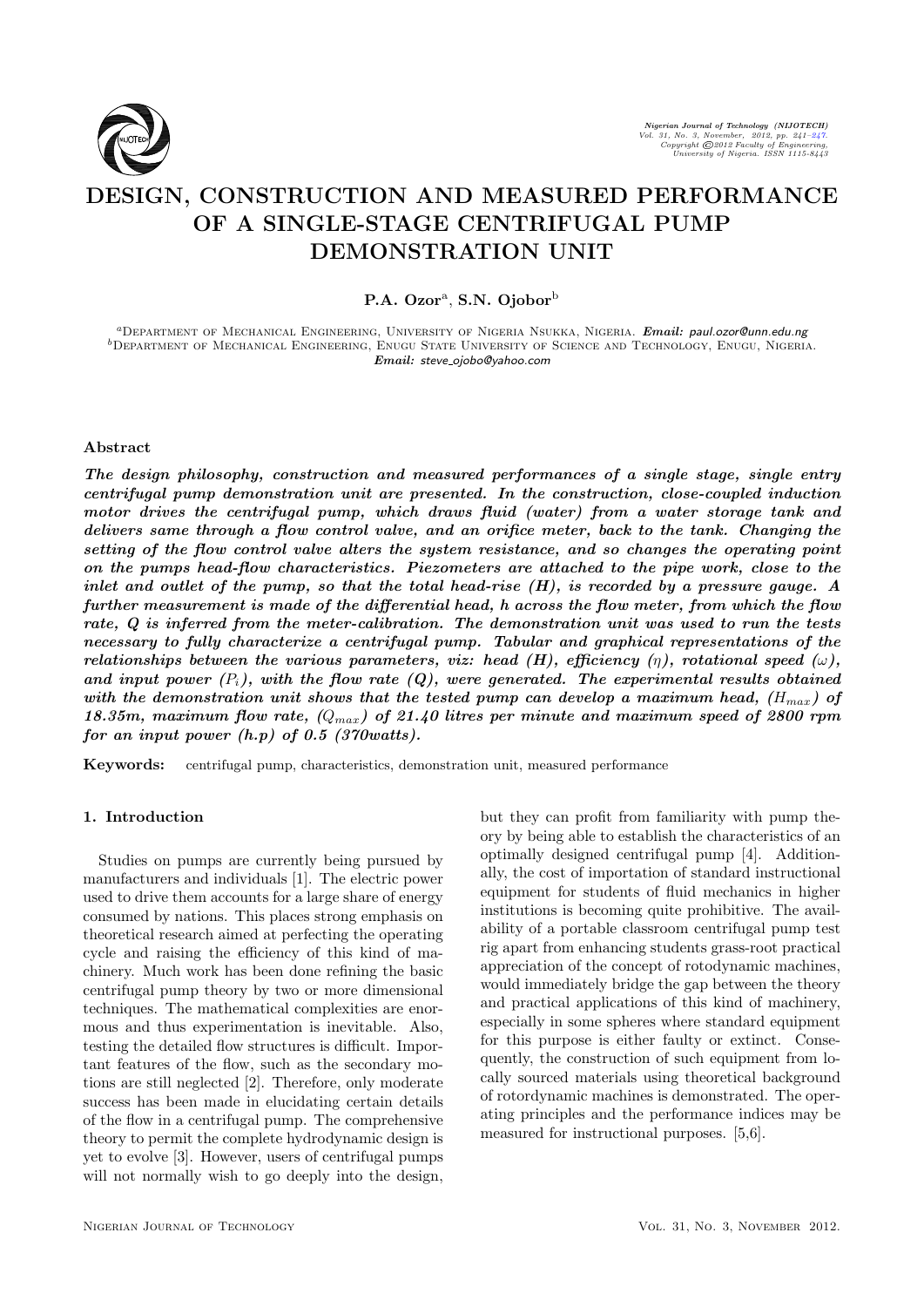

Figure 1: Simplified diagram of the demonstration unit.



Figure 2: Line diagram of the demonstration unit. (1) Orifice Plate, (2) Low pressure area, (3)High Pressure area, (4) and (5) Gate Valves, (6) Motor Speed (rpm), (7) Motor power (watts), (8) Motor, (9) Pump, (10) Low pressure area (Pump suction), (11) Differential Pressure across pump (KPa), (12)High pressure area (Pump delivery)(13) Differential Pressure across Orifice (KPa), (14) Globe Valve, (15) Reservoir, (16) Drain.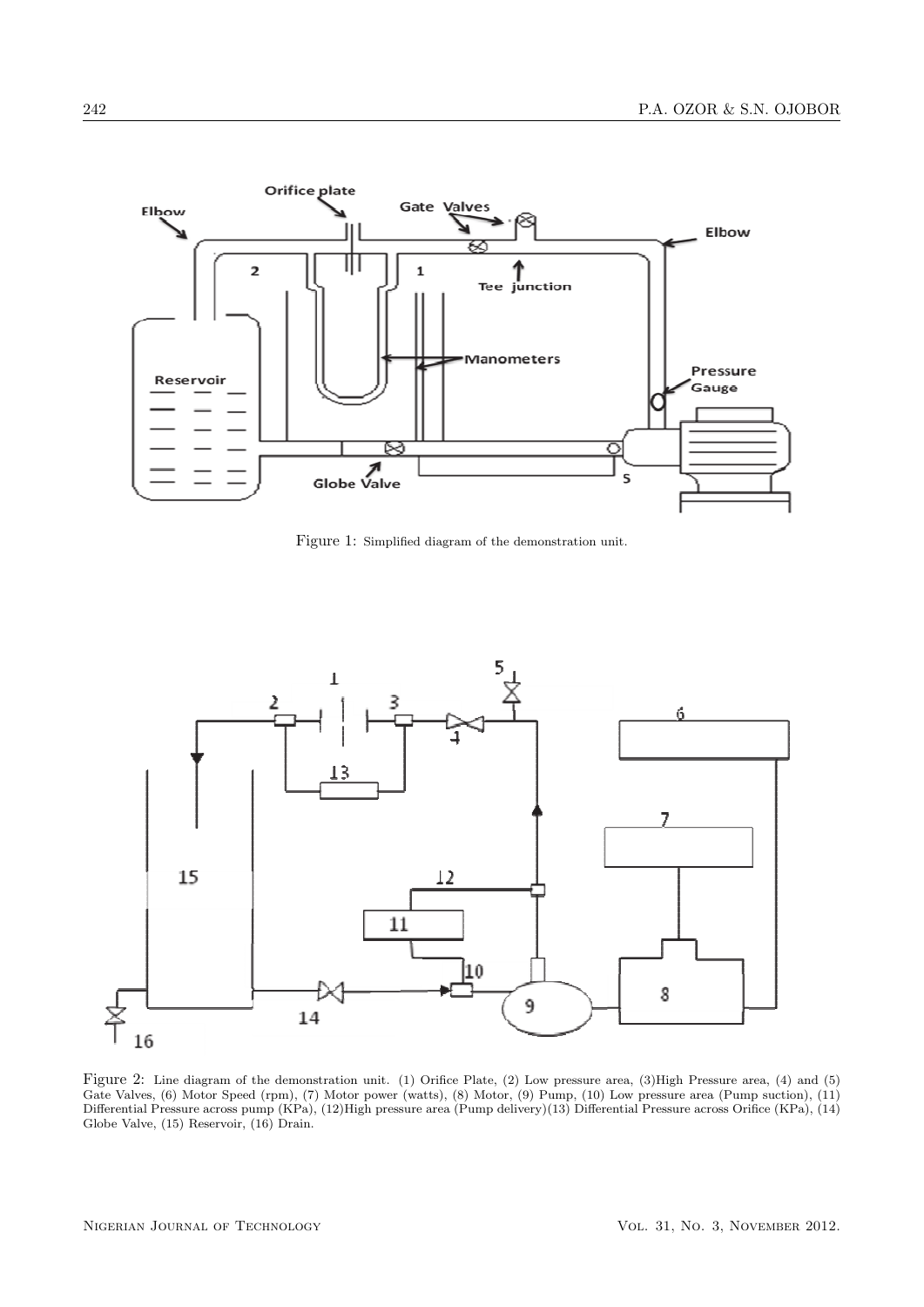## 2. Description of the Centrifugal Pump Test Rig

The experimental test rig consists of a selfcontained bench top unit. It comprises a single-stage, single entry centrifugal pump whose characteristics are to be investigated. A close-coupled alternating current induction motor drives the pump. A reservoir and pipe work for continuous water circulation is also provided. Manually operated valves, at the pump inlet and outlet allow control of the flow and also facilitate study of suction effects. An orifice plate measures flow rate with a U-tube mercury manometer. The pressure difference is read by means of a calibrated paper embedded in a vertical wooden support located midway into the bench area. On the stand also is a vertical tube manometer, which monitors the piezometric head at the pump suction. The pump discharge pressure is measured with a Bourdon-tube pressure gauge in the discharge line. Impeller rotational speed is determined with a tachometer while the motor input power is got with a Wattmeter. Ambient water temperature is assumed at the inlet. A schematic illustration of the features of the centrifugal pump demonstration unit is shown in figure 1, while the line diagram is shown in figure 2.

## 2.1. Design considerations

Important general considerations in the selection of materials for construction of the demonstration unit included, local availability, low cost, easy handling during fabrication, lightness of weight for easy handling during use, weatherability and long service life (i.e. ability to withstand environmental and operating conditions) and non-toxic effects. The base is made of plywood and holds the other members of the unit in position. It is supported in both vertical and horizontal directions to enhance rigidity. It is approximately 122cm long and 61cm wide with a vertical elevation of 7cm. The centrifugal pump was not designed as pump design is outside the scope of the work. However, an arbitrary centrifugal pump whose suction and exit pipe diameters are in tandem with the size of the pipe run on the rig was purchased from the market, with a view to characterizing it (the pump) with the test rig. The selected pump had an inscription of 40m total head on its nameplate. It has a fluid (water) reservoir (48.5cm diameter by 27 cm high). The wooden support base is 27.5cm by 18cm, height-65cm and has 2 flanges of 18cm by 9cm each. The overhangs are intended to support the pipe run while a rectangular groove in between them supports the orifice. The orifice plate has 28mm and 14.5mm outside and bore diameters respectively with a thickness of 3.1mm. The orifice plate is held in position in between two gaskets by conventional orifice flanges. 11.5cm external diameter mild steel was used as the flange material. Spe-



Figure 3: Centifugal Pump demonstration unit.

cial orifice fittings (metal adapters with 28mm bore diameter) are incorporated in both the upstream and downstream stations of the plate. They contain the piezometer tapping (connectors) that are connected to the U-tube manometer. The orifice fittings were constructed to permit easy changing and inspection of orifice plates. The orifice recorders normally include devices for measuring both differential and flowing pressures. Manometers used in the rig includes: 1) mercury U-tube manometer of height 26.5cm. It contains 10ml of mercury. 2) Pressure tube or piezometer which records the pump inlet pressure. It consists of a vertical tube of 45cm long. It is open at the top and the bottom inserted into a metal adapter at the pump suction via a flexible tube. The two manometers have an external diameter of 1cm and are made of transparent glass. A standard Bourdon tube pressure gauge which can record a maximum pressure of about 6bar was selected to obtain the static pressure. A Wattmeter was employed to measure the electrical power of the pump, while the rotational speed of the electric motor, which corresponds to the pump speed, was obtained using a tachometer. Normally, the outboard end of the electric motor is uncovered to allow the tachometer spindle to be held against a recess in the motor shaft. The constructed centrifugal pump demonstration unit is shown in figure 3.

## 3. Design Analysis

## 3.1. Selection of measuring devices

3.1.1. Selection of manometers

The inscription on the pump name plate shows that it can develop a maximum head of 40m; which corresponds to a static pressure of:

 $P = \rho gh = 1000*9.81*4.0*10<sup>5</sup>N/m<sup>2</sup> \approx 4.0$ bar pressure (1)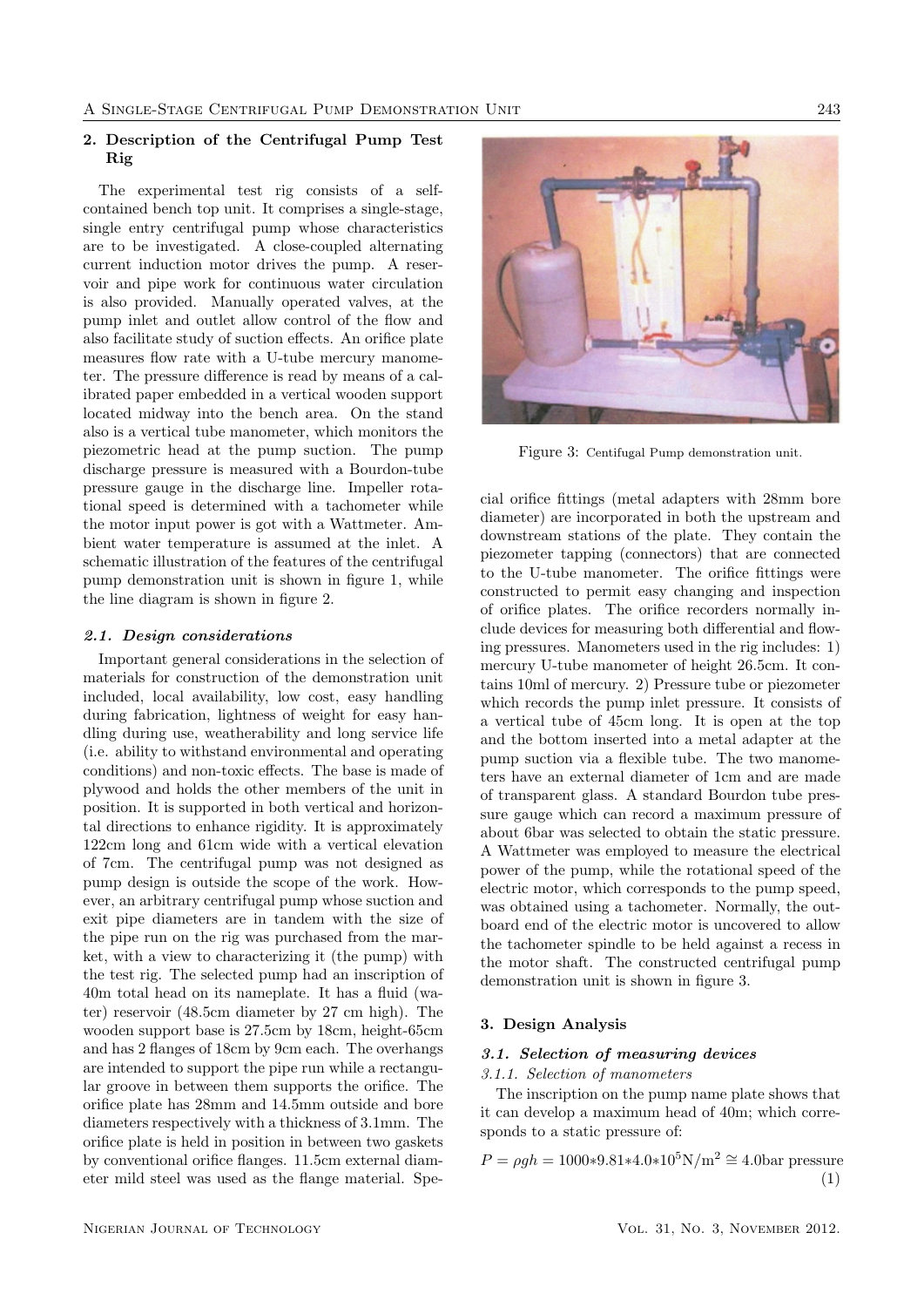A straight tube manometer and Bourdon tube gauge (ranging from 0–6bar), were selected to measure the head at the pump suction and discharge pressure, respectively.

## 3.1.2. Selection of U-tube manometer

Assuming one-dimensional flow of an incompressible frictionless fluid without work, heat transfer, or elevation change, theory [7,8], gives the volume flow rate through the orifice  $(Q_{th})$  as:

$$
Q_{th} = A_{1f} / \sqrt{(A_{1f}/A_{2f})^2 - 1} \sqrt{2 (P_1 - P_2) / \rho}
$$
 (2)

Where  $A_{1f}$ ,  $A_{2f}$  are cross section flow areas where  $P_1$ and  $P_2$  are measured.  $P_1$ ,  $P_2$  are static pressures and  $\rho$  is the fluid mass density.

However, the real situation is inconsistent with the assumption of the theoretical model and hence accurate practical results demand the use of experimental correction factors. For instance,  $A_{1f}$  and  $A_{2f}$  are areas of the actual flow cross section, which are not, in general, the same as those corresponding to the pipe and orifice diameters that are most often measured in practice. Also, flow geometrical changes may introduce a change in  $A_{1f}$  and  $A_{2f}$  with flow rate and there exists some frictional losses, which affect the measured pressure drop and cause a permanent pressure loss. These factors necessitate the introduction of an experimental calibration to determine the actual flow rate  $(Q_{ac})$  [9]. For this purpose, a discharge coefficient  $(C_d)$  is used and is defined as:

$$
C_d = Q_{ac}/Q_{th} \tag{3}
$$

Such that,

$$
Q_{ac} = C_d A_1 / \sqrt{(A_1 / A_2)^2 - 1} \sqrt{2 (P_1 - P_2) / \rho} \tag{4}
$$

Where  $A_1$  is pipe cross sectional area and  $A_2$  is orifice cross sectional area. Putting  $m = A_1/A_2 = [d_1/d_2]^2$ , and  $P = \rho gh$  and substituting into equation (4) gives:

$$
Q_{ac} = C_d A_1 / \sqrt{m^2 - 1} \sqrt{\frac{2gh\rho_{man}}{\rho - 1}}
$$
 (5)

Where  $d_1$ , internal diameter of the adapter (28mm),  $d_2$ ; orifice diameter (14.5mm). The area of the conduit cross section,  $A_1 = 615.75$ mm<sup>2</sup>,  $m = 3.7289$ .  $\rho_{man}$ ; Density of manometric substance (mercury) = 13.6  $\rho$ H<sub>2</sub>O,  $ρ$ ; density of working fluid (water), h; differential pressure across the orifice (mmHg),  $A_2$ ; orifice area.

From information given on the manufacturer's nameplate,  $Q_{max} = 40$ litres/min, giving

$$
Q_{max} = 40 = C_d A_1 / \sqrt{m^2 - 1} \sqrt{\frac{2gh\rho_{man}}{\rho - 1}}
$$



Figure 4: Velocity diagram for pump impeller.

Therefore,  $h_{max} = 17$ cm. The volume of mercury in the U-tube manometer was determined by considering the part of the tube containing mercury as a stretched out cylinder. The mean radius of the curved portion of the tube is  $r_m = 2.0$  cm.

The mean length of the curved portion,  $l_m = \pi r_m$ ,  $l_m = 2\pi$  cm. Length of column,  $l = 2 + h = 23.284$ cm. Volume of mercury required  $= d^2 l/4$ 

 $V_{mercury} = \pi (1^2/4) \times 23.284 = 18.29 \text{cm}^3 \text{ or}$ 18.29ml. This value (18.29ml of mercury) was not used because preliminary tests on the pump yielded values of maximum head and discharge that were 50% short of the values on the nameplate. Accordingly, 10ml of mercury was procured. The total length of the U-tube (top to bottom) was fixed at 25cm to forestall any spillage of the mercury over the flexible tubing at maximum discharge.

#### 3.1.3. Centrifugal Pump Velocity Diagram

The torque  $T$  applied to the impeller and the volume flow rate Q may be expressed according to the following dependence:

$$
T = \dot{m}(w_2 R_2 - w_1 R_1) \tag{6}
$$

$$
Q = f_1 A_1 = f_2 A_2 \tag{7}
$$

Where  $\dot{m} = \rho Q$  is the mass flow rate (the rate of flow of angular momentum into the impeller),  $f_1$ ,  $f_2$ are the radial component of absolute water velocity at inlet and outlet respectively,  $w_1, w_2$ , refer to the whirl component of absolute water velocity at inlet and outlet (m/s). The rate of increase of angular momentum  $\dot{M}$ , in its passage through the impeller is the difference between the outflow and inflow of fluid out of and into the impeller respectively, namely [4]

$$
\dot{M}_2 - \dot{M}_1 = \dot{m}(w_2 R_2 - w_1 R_1) \tag{8}
$$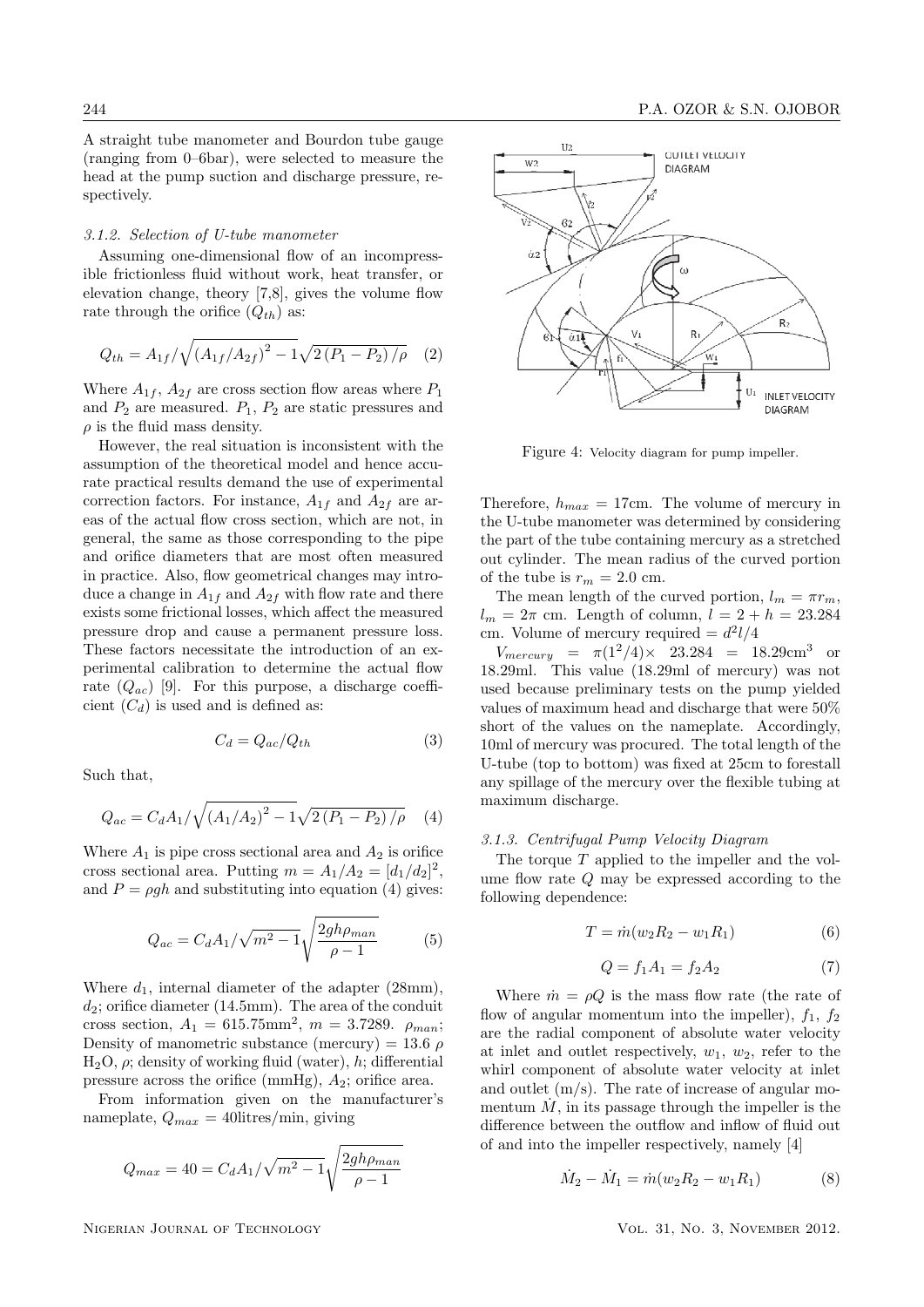

Figure 5: Radial flow impeller.

The input power required to produce this torque is given by

$$
P_i = \dot{m}(U_2 w_2 - U_1 w_1) \tag{9}
$$

The velocities of the vanes,  $U_2$ , at outlet and  $U_1$ , at inlet are given by  $U_2 = \omega R_2$  and  $U_1 = \omega R_1$  respectively, R refers to the impeller radius and  $\omega$  is the angular velocity. If the whole of this mechanical input power were converted to hydraulic power, then the ideal increase of total head  $H_i$  would be given by:

$$
P_i = mgH_i \tag{10}
$$

$$
H_i = \frac{P_i}{mg} \tag{11}
$$

The power required to raise water against gravity through a height  $H_i$  at a mass flow rate of  $\dot{m}$  gives the Euler's equation for the impeller as:

$$
H_i = \frac{U_2 w_2 - U_1 w_1}{g} \tag{12}
$$

#### 3.1.4. Experimentation

Recall the diagram of figure 2. With the globe valve at the pump suction line closed, the reservoir is filled with water up to a level just below the tip of the discharge pipe. The valve is then opened to admit water into the pump. Power is then supplied to the pump with the gate valve at the discharge line fully open. When water had circulated through the whole unit, the pressure gauge reading, the mercury levels in both arms of the U tube manometer, the water level in the vertical manometer and the rotational speed of the electric motor are taken. A tachometer held at the outboard end of the electric motor determines the speed. The spindle is held against a small recess in the motor shaft. Also, the mains voltage and the

Table 1: Experimental results.

| Speed | $P_D$   | $h_{s}$ | $h_1$ | $h_2$ | V       |        |
|-------|---------|---------|-------|-------|---------|--------|
|       | (bar)   | (mm)    | (mm)  | (mm)  | (Volts) | (Amps) |
| 2800  | 0.0     | 130     | 119   | 158   | 240     | 1.60   |
| 2700  | 0.2     | 229     | 127   | 150   | 240     | 1.48   |
| 2750  | 0.4     | 254     | 131   | 146   | 240     | 1.16   |
| 2650  | 0.6     | 279     | 133   | 144   | 233     | 1.18   |
| 2650  | 0.8     | 290     | 134   | 143   | 235     | 1.24   |
| 2500  | 1.0     | 300     | 135   | 142   | 233     | 1.29   |
| 2500  | $1.2\,$ | 330     | 137   | 141   | 234     | 1.30   |
| 2450  | 1.4     | 335     | 138   | 140   | 230     | 1.32   |
| 2350  | $1.6\,$ | 340     | 138   | 139   | 233     | 1.37   |
| 2250  | 1.8     | 350     | 139   | 139   | 235     | 1.45   |

electric current drawn by the motor are obtained with a voltmeter and an ammeter respectively. By gradually adjusting the control (gate) valve at the discharge line, the discharge through the system is reduced and the head developed by the pump as indicated by the pressure gauge increases. The valve adjustment continues until a desired gauge reading is achieved. This automatically introduces a change in the readings of the measuring devices. Consequently, the new values corresponding to the pressure increase are recorded.

These measurements continue for different pressure gauge readings until it gets to the point where the valve (gate) adjustment is no longer possible.

## 4. Results and Calculations

The results presented in Table 1 were obtained from the existing pump test with the demonstration unit.

Where  $h_s$ ; water level in the manometer tube connected to the pump inlet,  $h_1$ ; level of mercury in the arm of the U tube connected to the tapping upstream of the orifice,  $h_2$ ; level of mercury in the arm of the U tube connected to the tapping downstream of the orifice. The theoretical discharge through the orifice is [9]:

$$
Q_{th} = A_1 / \sqrt{\{m^2 - 1\}} \sqrt{2gh[\rho_{man}/\rho - 1]}
$$
 (13)

Where  $m = A_1/A_0 = [D_1/D_0]^2 = 3.7289; D_1;$  internal diameter (28mm) of the adapters containing the tappings;  $A_1 = 6.157 \times 10^{-4}$  (m<sup>2</sup>).  $D_2$ ; internal diameter (26.7mm) of pipe,  $A_2 = 5.599 \times 10^{-4}$ (m<sup>2</sup>).  $D_0$ ; orifice diameter (14.5mm),  $A_0 = 1.651 \times$  $10^{-4}$  (m<sup>2</sup>).  $\rho_{man}$ ; density of mercury (13.6  $\rho$  H<sub>2</sub>O),  $\rho = \rho H_2O$ . Location of tapping both upstream and downstream of the orifice  $= 3.1$  cm The actual discharge,  $Q_{ac} = C_d * Q_{th}$ .

For the case of the experiment, the value of the coefficient of discharge was estimated by a heterodox method thus: a cylindrical container having a volume of  $715.91 \text{cm}^3$  0.7191(1) was used to collect water from the delivery pipe to the reservoir thrice. The time taken to fill the cylinder in each occasion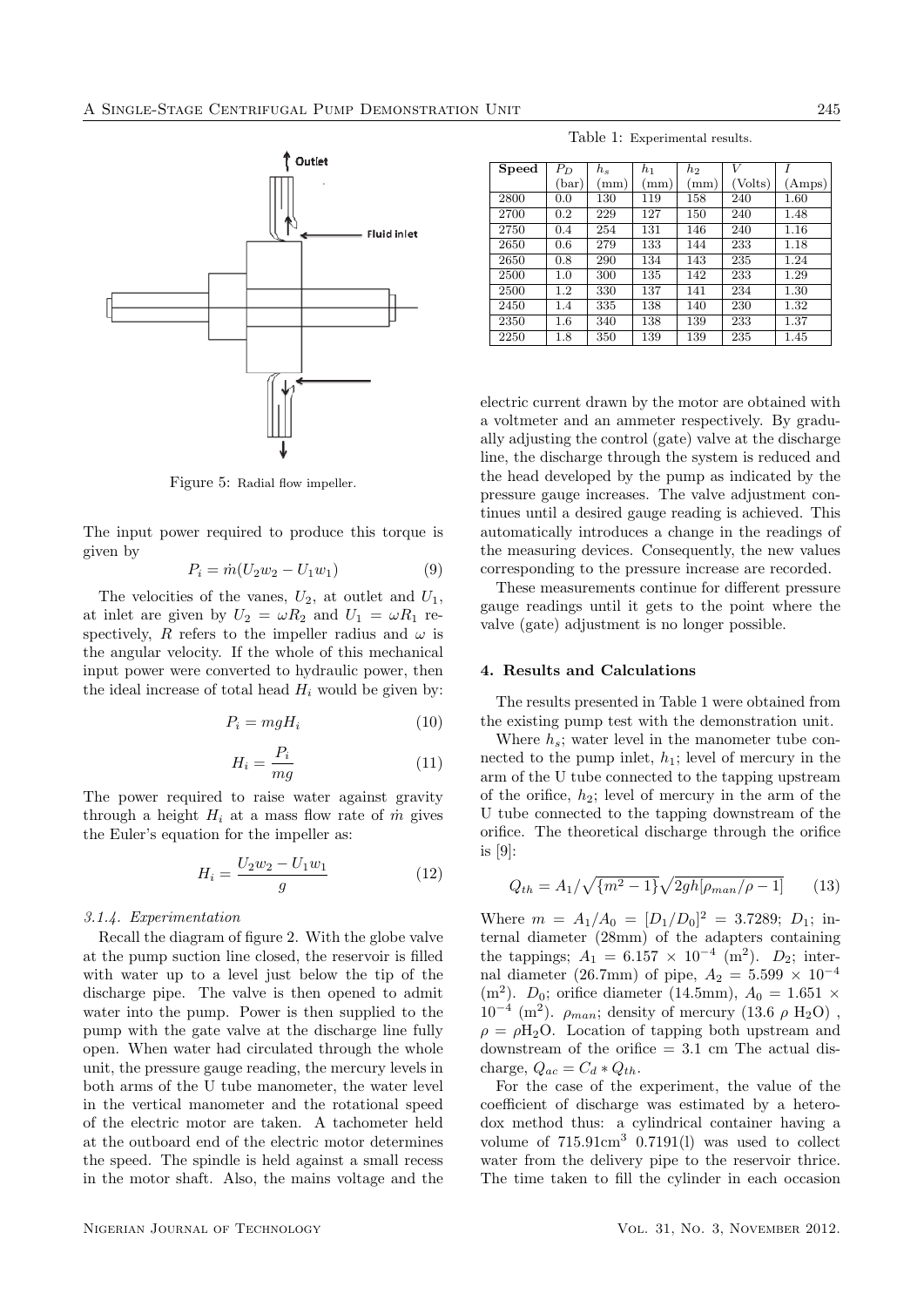

Figure 6: Pump performance characteristics.

was 2 seconds. The measured discharge is therefore:  $Q_{ac} = 357.955 \times 10^{-6} \text{m}^3/\text{sec}$ . The differential head across the orifice read from the manometer at this maximum discharge is  $h = 158 - 119 = 39$ mm.

Therefore,  $Q_{th}$  532.22 × 10<sup>-6</sup> m<sup>3</sup>/sec making  $C_d$ to be 0.67 which was the value used to prepare table 2 showing the pump total head as well as its power and efficiency at various rates of flow. The electric power input to the pump  $P_s$  was computed using equation (14) as the product of the voltmeter and ammeter readings at each flow rate. The hydraulic power  $P_w$ , and the overall efficiency  $\eta$ , at each flow rate was computed from equations (15) and (16) respectively.

$$
P_s = IV * power factor (watts)
$$
 (14)

$$
P_w = \rho g Q H = 9810 Q H \tag{15}
$$

$$
\eta = P_w / P_s \tag{16}
$$

#### 4.1. Performance characteristics

The output of a pump running at a given speed is the flow rate delivered by it and the head developed. A plot of head against flow rate at constant speed forms the fundamental performance characteristics of a pump [2]. In order to achieve this performance, a power input is required which involves efficiency of energy transfer. Thus, it is useful to plot also the power input  $(P_s)$ , the hydraulic power  $(P_w)$  and the efficiency  $\eta$  against flow rate Q. such a complete set of performance characteristics of the existing pump in the designed and constructed centrifugal pump demonstration unit is shown in figure 6.

## 4.2. Discussion of Results

The results obtained, as presented in the tables and plots of the pump performance characteristics are in general agreement with the plots of centrifugal pump characteristic curves obtained in literature, eg [2]. The functional relationship between the head,  $H$ , and discharge, Q of a centrifugal pump:

$$
H = K_1 - K_2 Q \tan 2 \tag{17}
$$

suggests that the plot of  $H$  vs  $Q$  will be a straight line having a positive intercept and a negative slope. A linear relationship will result only if  $K_1$  and  $K_2$  are constants. That is when  $K_1 = U_1^2/g$ ,  $K_2 = U_2/A_2g$ .  $U_2$  will be constant if the rotational speed is constant, which is not the case with this experiment as in many others. The actual head developed by the pump is only a fraction of the theoretical head as given by Euler's equation. The ratio of the actual to the theoretical being the hydraulic efficiency, that is

$$
H = \eta H H_{th} \tag{18}
$$

$$
H = \eta H U_2^2 / g - (\eta H U_2 / A_2) Q \tan 2
$$
 (19)